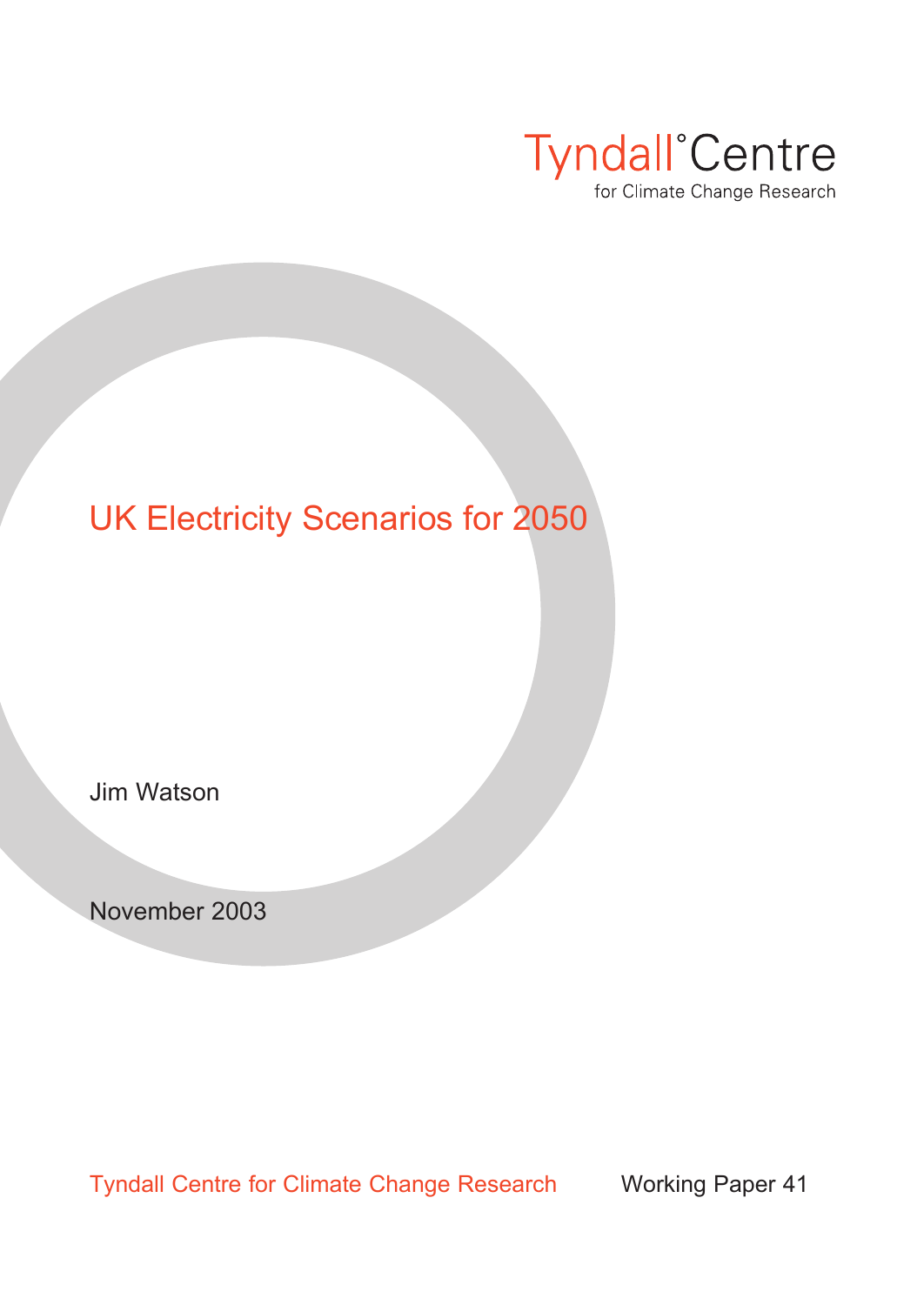# **UK Electricity Scenarios for 2050**

#### **Dr. Jim Watson**

Tyndall Centre for Climate Change Research and SPRU – Science and Technology Policy Research Freeman Centre University of Sussex Brighton BN1 9QE

Email: w.j.watson@sussex.ac.uk

Tyndall Centre Working Paper No. 41 November 2003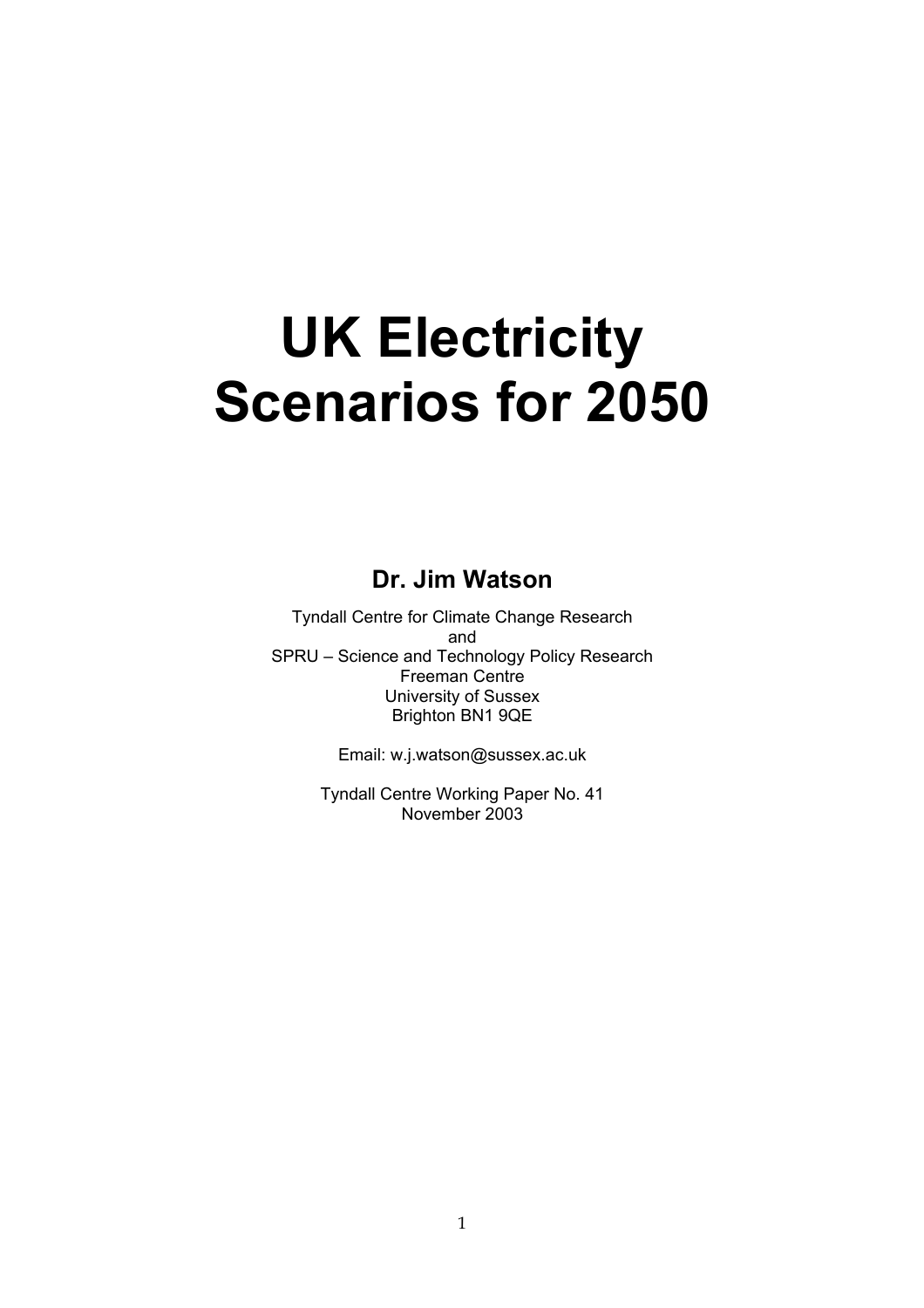#### **Summary**

The recent energy White Paper included a commitment to a 60% reduction in UK carbon emissions by 2050. To achieve this reduction will require radical changes to energy supply and demand. Many of the most important changes are likely to affect the UK electricity system. A decarbonised electricity system will require large contributions from renewable and other low carbon energy sources (e.g. fuel cells, micro CHP and possibly nuclear). It will also need to facilitate significant amounts of electricity storage technologies, and substantial reductions in demand. At the same time, it is essential that the operational security of the electricity system be maintained.

This paper builds on the work of the Royal Commission on Environmental Pollution (RCEP) report: *Energy – The Changing Climate*. The RCEP report includes four scenarios that explore options for a 60% reduction in UK carbon emissions by 2050. The paper elaborates these scenarios, and applies them to the UK electricity system. The paper establishes electricity generating plant capacities, load factors and annual outputs for each scenario. It also compares these outputs with electricity demand figures from the RCEP report.

The analysis in this paper shows that the RCEP scenarios imply a radically different electricity system to the one we have today. In all scenarios, the system is more decentralised with more generating capacity and a greater contribution from renewable energy sources. At the same time, electricity demand has been held at 1998 levels or reduced by up to a third. The scenarios include large variations in the capacities and types of generating technology that will be required to meet this demand. At one end of the spectrum, scenario 1 includes four times as much generating capacity as the UK has today, with substantial investments in nuclear, renewable and fossil fuel power stations. At the other, scenario 4 includes a modest capacity increase, most of which will be met by renewables, coupled with a 33% reduction in electricity demand.

The next phase of the Tyndall Centre's work on electricity system security includes some detailed modelling work that builds on the scenarios that have been elaborated in this paper. This modelling will assess the operational security implications of these scenarios on a seasonal, daily and hourly basis. It will be complemented by economic and regulatory analysis to develop regulatory incentives that will support the development of secure sustainable electricity systems.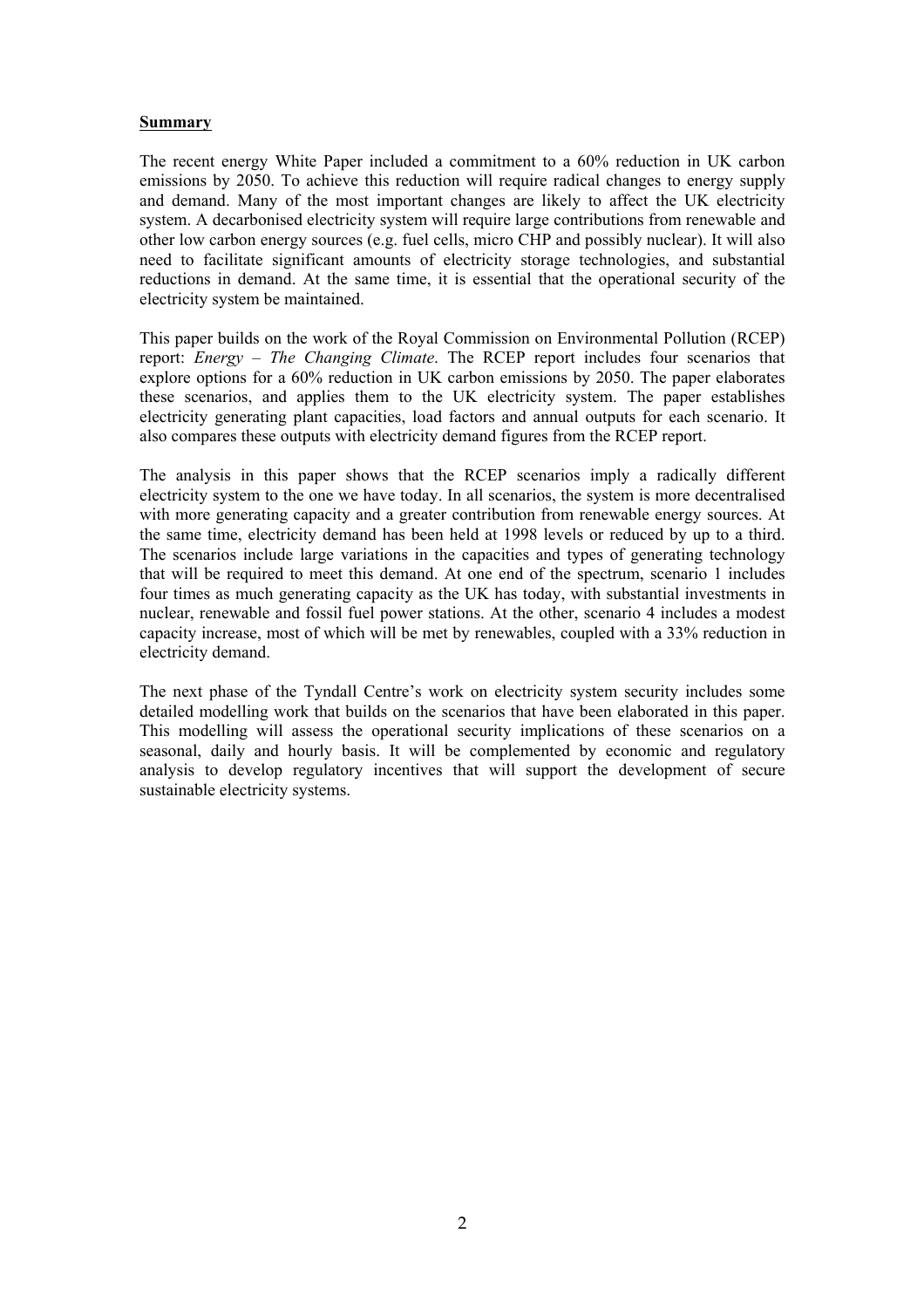#### **1 Introduction**

The recent energy White Paper (DTI, 2003) included a commitment to a 60% reduction in UK carbon emissions by 2050. To achieve this reduction will require radical changes to energy supply and demand. Many of the most important changes are likely to affect the UK electricity system. A decarbonised electricity system will require large contributions from renewable and other low carbon energy sources (e.g. fuel cells, micro CHP and possibly nuclear). It will also need to facilitate significant amounts of electricity storage technologies, and substantial reductions in demand. At the same time, it is essential that the operational security of the electricity system be maintained.

The purpose of this working paper is to establish a set of scenarios for the UK electricity system in 2050, principally for the Tyndall Centre project: Security of Decarbonised Electricity Systems. The scenarios will be used in this project to help investigate how the operational security of a decarbonised UK power system can be managed and maintained. The paper builds on four scenarios developed by the Royal Commission on Environmental Pollution (RCEP), all of which include a 60% reduction in UK carbon dioxide emissions. The methodology behind the scenarios and the detailed outputs are set out in Appendix E of the RCEP report, *Energy – the Changing Climate* (RCEP, 2000).

It is important to be aware that the RCEP scenarios differ from many other recent UK energy scenario exercises. For example, those developed by the government's Strategy Unit for its energy policy review (DTI, 2003) are not designed to meet a specific emissions reduction target. Instead, they set out a framework for exploring different socio-economic futures, and analysing these to see what consequences they have for the energy system and the environment.

The four RCEP scenarios were developed using a relatively simple set of guidelines. To achieve a 60% carbon emissions reduction, each scenario included a different mix of energy supply technologies and different assumptions about reductions in energy demand across four kinds of end-use: electricity, low grade heat, high grade heat and transport. These scenarios can be summarised as follows:

- *Scenario 1:* No increase on 1998 energy demand by 2050. Energy supplied by a combination of renewables and either nuclear power stations or large fossil fuel power stations at which carbon dioxide is recovered and disposed of.
- *Scenario 2:* Demand reductions, including a 50% reduction in low grade heat demand and a 25% reduction for other kinds of end-use. Energy supplied by renewables, with no nuclear power stations or routine use of large fossil fuel power stations.
- *Scenario 3:* Demand reductions, including a 50% reduction in low grade heat demand and a 25% reduction for other kinds of end-use. Energy supplied by a combination of renewables and either nuclear power stations or large fossil fuel power stations at which carbon dioxide is recovered and disposed of.
- *Scenario 4:* Very large demand reductions, including a 66% reduction in low grade heat demand and a 33% reduction for other kinds of end-use. Energy supplied by renewables with no nuclear power stations or routine use of large fossil fuel power stations.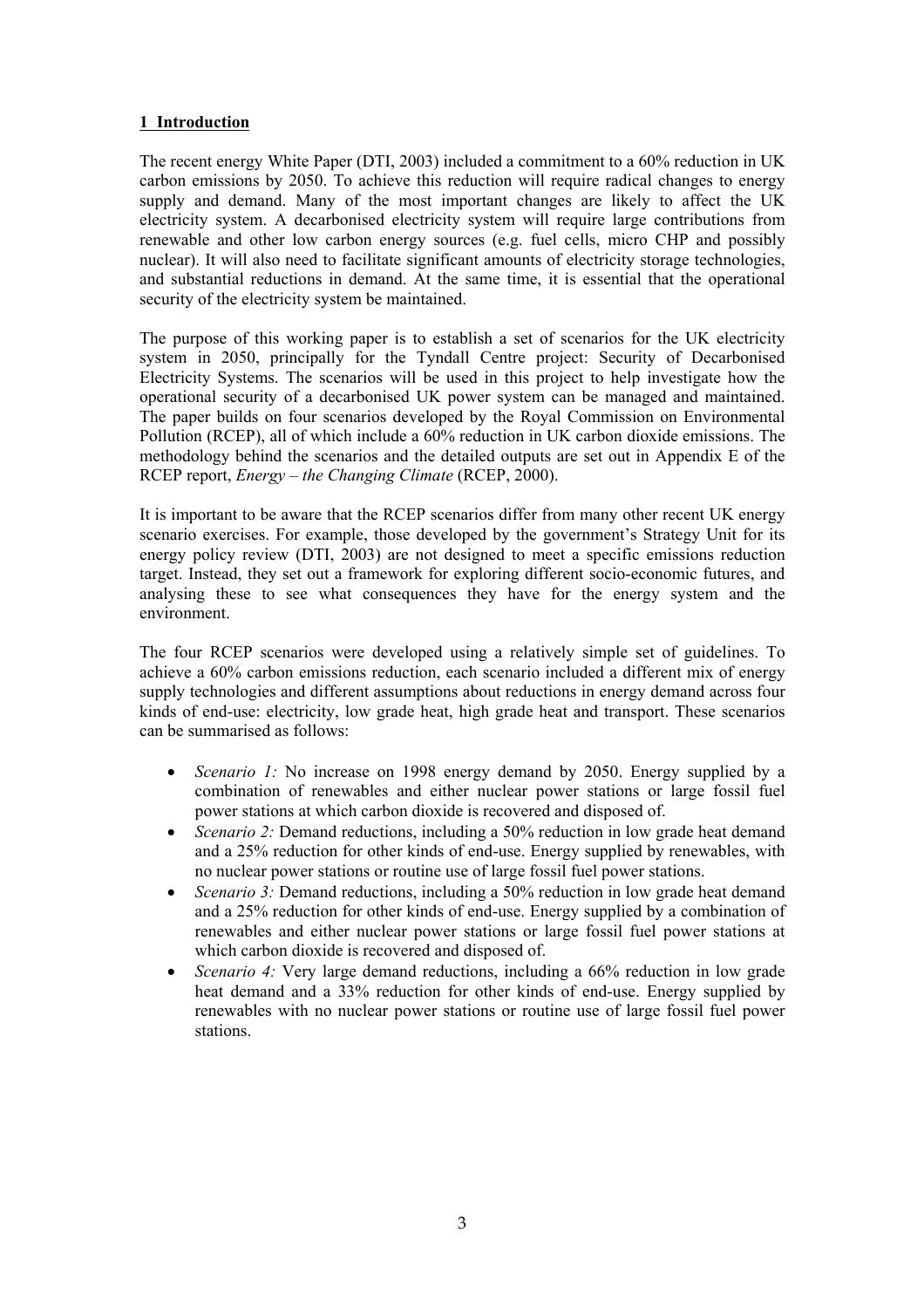#### **2 RCEP Scenario Data**

From these simple outlines, the RCEP developed mixes of energy supply technologies for 2050. These are summarised in Table 1. The data in Table 1 are presented using an unusual measure – the annual average rate of energy supply in GW. This is used for all forms of energy supply including electricity, heat and transport fuels. The RCEP states that this measure is more useful for their analysis than more common measures (e.g. TWh and million tonnes of oil equivalent, MTOE).

The annual average rate is calculated by multiplying the maximum rate (for example, the capacity of an electricity generating plant) by a load factor. Similarly, the output of a plant during a year is derived by multiplying the annual average rate by 8760 (the number of hours in a year).

| <b>Energy Source</b>            | 1998 | Scen 1 | Scen <sub>2</sub> | Scen 3 | Scen 4           |
|---------------------------------|------|--------|-------------------|--------|------------------|
| On-shore wind                   | 0.10 | 6.5    | 3.3               | 0.2    | 3.3              |
| Off-shore wind                  |      | 11.4   | 11.4              | 11.4   | 5.7              |
| Solar PV                        |      | 10.0   | 5.0               | 0.5    | 0.5              |
| Wave                            |      | 3.75   | 3.75              | 3.75   | 3.75             |
| Tidal stream                    |      | 0.25   | 0.25              | 0.25   | 0.25             |
| Tidal barrage                   |      | 2.2    | 2.2               | 0.0    | $\overline{2.2}$ |
| Total intermittent renewables   |      | 34.1   | 25.9              | 16.1   | 15.7             |
|                                 |      |        |                   |        |                  |
| Hydro existing                  | 0.59 | 0.59   | 0.59              | 0.59   | 0.59             |
| Hydro new small scale           | 0.02 | 0.3    | 0.3               | 0.3    | 0.2              |
| Energy crops                    |      | 10.2   | 10.2              | 1.8    | 1.8              |
| Agricultural & forestry waste   | 0.04 | 5.7    | 5.7               | 5.7    | 1.2              |
| Municipal solid waste           | 0.15 | 1.9    | 1.9               | 0.0    | 0.0              |
| Total renewable sources         |      | 52.8   | 44.6              | 24.5   | 19.5             |
|                                 |      |        |                   |        |                  |
| Nuclear power baseload          | 11.4 | 52     | $\theta$          | 19     | $\theta$         |
| Fossil fuels                    | 266  | 106    | 106               | 106    | 106              |
|                                 |      |        |                   |        |                  |
| <b>Final Energy Consumption</b> |      | 205    | 132               | 132    | 109              |

*Table 1: Output from Energy Sources in 2050 under four RCEP Scenarios (Annual Average Rate, GW). Nuclear power stations are interchangeable with fossil-fuel power stations with carbon capture and sequestration. Fossil fuel figures are for all end uses including electricity, transport and heat [Source: RCEP, 2000]*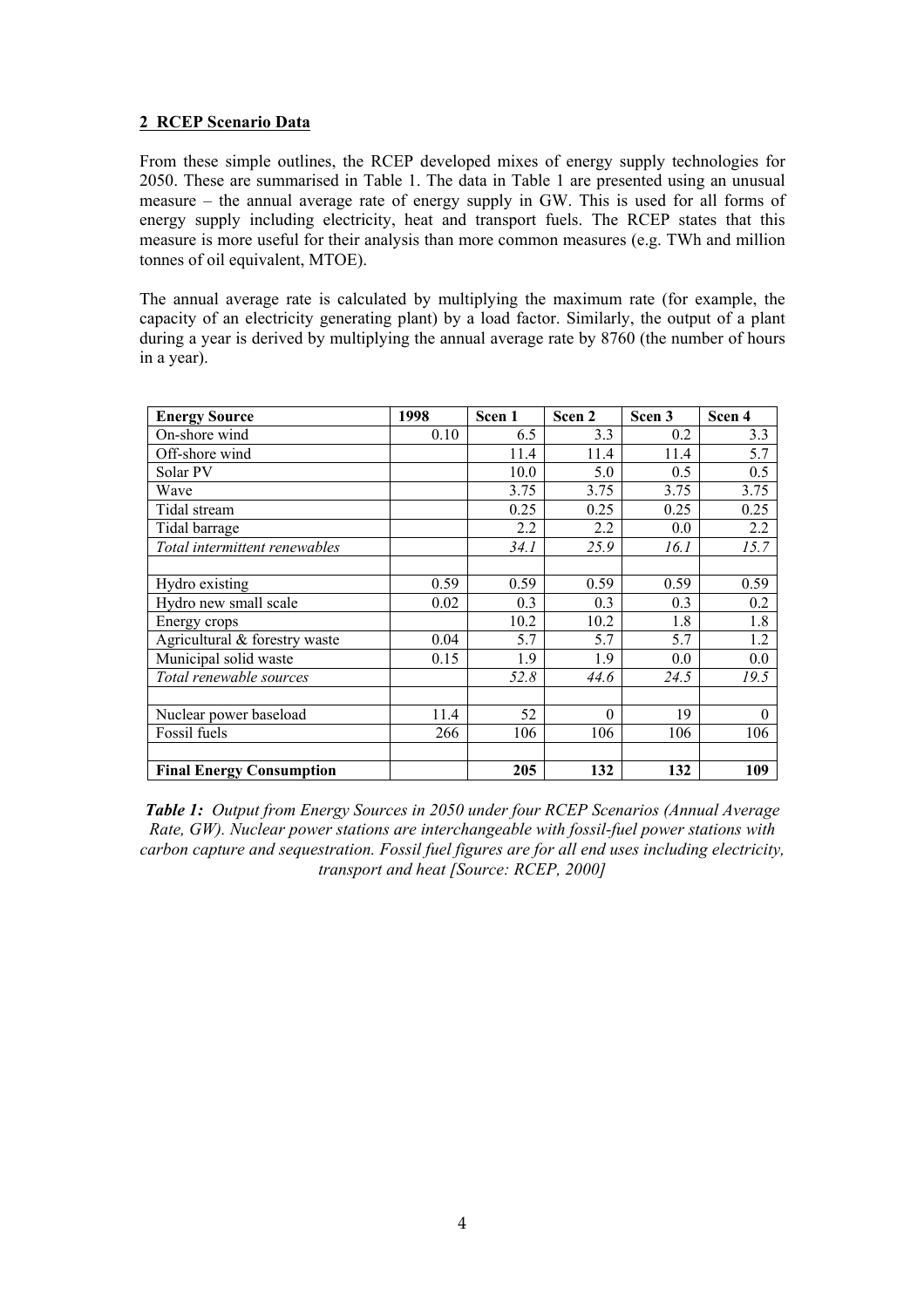#### **3 Electricity Generation Capacities**

Since the data in Table 1 are expressed using the unusual 'annual average rate' measure, they are not in a suitable form for the analysis of future electricity system security. It is therefore necessary to extract from this data the capacities (in GWe) and outputs (in TWh) of electricity generating technologies under each scenario. To calculate the capacities of each electricity generating technology, the data in Table 1 were used together with additional information provided by the RCEP about the numbers and types of plants required. This information is reproduced below as Table 2.

| <b>Electricity Source</b>      | <b>Capacity of</b> | <b>Number of units</b> |           |           |           |  |
|--------------------------------|--------------------|------------------------|-----------|-----------|-----------|--|
|                                | units (MW)         | Scen 1                 | Scen 2    | Scen 3    | Scen 4    |  |
| On-shore wind                  | 1.5                | 10,100                 | 5,000     | 360       | 5,020     |  |
| Off-shore wind                 | 1.5                | 18,000                 | 17,700    | 18,000    | 8,800     |  |
| Solar PV (GW peak)             | 0.004              | 15,000,000             | 7,500,000 | 750,000   | 750,000   |  |
| Wave                           |                    | 7,500                  | 7,500     | 7,500     | 7,500     |  |
| Tidal stream                   |                    | 500                    | 500       | 500       | 500       |  |
| Tidal barrage                  | 8600               |                        |           | 0         |           |  |
| Hydro new small scale          | 0.1                | 4,500                  | 4,500     | 4,500     | 2,200     |  |
| Energy crops                   | $1 - 10$           | 290-2,900              | 290-2,900 | 42-420    | 42-420    |  |
| Agricultural & forestry waste  | $0.5 - 10$         | 53-1,050               | 53-1,050  | 53-1,050  | 34-688    |  |
| Muni. solid waste/landfill gas | 8-60               | $3 - 20$               | $3 - 20$  | $3 - 20$  | 0         |  |
| Nuclear power baseload         | 1200               | 46                     | $\theta$  | 19        | 0         |  |
| Fossil fuel (for back up)      | 40                 | 1,000                  | 760       | 475       | 460       |  |
| Fossil fuel (for peak demand)  | 400                | 120                    | 70        | 65        | 55        |  |
| Micro-CHP                      | 0.002              | $\theta$               | 1,700,000 | 1,800,000 | 2,400,000 |  |

*Table 2: Numbers of Generating Plant in Four RCEP Scenarios. Nuclear power stations are interchangeable with fossil-fuel power stations with carbon capture and sequestration [Source: Calculations from data in RCEP, 2000]*

To arrive at capacity figures for each technology, judgements had to be made in some cases about likely load factors. This is because ranges of plant sizes and capacities were sometimes given by the RCEP report instead of a single average figure. For medium and large scale CHP, a load factor of 0.6 was used since this is the current average for UK CHP plants. For micro-CHP, an initial load factor of 0.28 was taken from equipment supplier data (Watson, 2003). It is likely that the use of these scenarios within the Tyndall Centre's work will require some adjustment to these load factors so that the supply and demand for heat can be matched.

For some other technologies, the RCEP figures imply slightly different load factors for the same technology in each scenario. A summary of load factors is given in Table 3, and the resulting generating plant capacities for all technologies in GWe are shown in Table 4.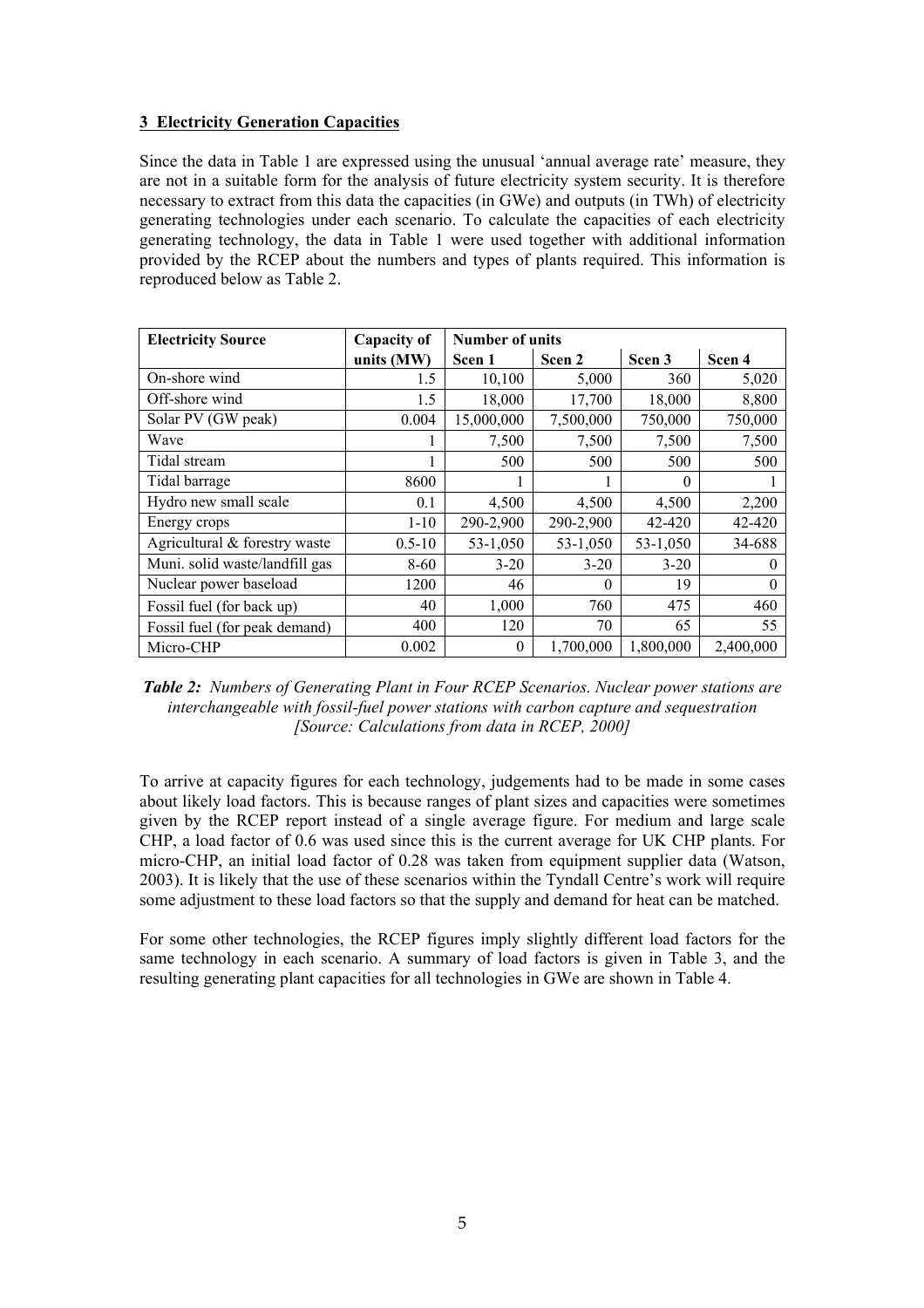| <b>Electricity Source</b>             | Scen 1 | Scen <sub>2</sub> | Scen 3 | Scen 4 |
|---------------------------------------|--------|-------------------|--------|--------|
| On-shore wind                         | 0.43   | 0.44              | 0.37   | 0.44   |
| Off-shore wind                        | 0.42   | 0.43              | 0.42   | 0.43   |
| Solar PV (GW peak)                    | 0.17   | 0.17              | 0.17   | 0.17   |
| Wave                                  | 0.50   | 0.50              | 0.50   | 0.50   |
| Tidal stream                          | 0.50   | 0.50              | 0.50   | 0.50   |
| Tidal barrage                         | 0.26   | 0.26              |        | 0.26   |
| Hydro existing (incl. pumped storage) | 0.19   | 0.19              | 0.19   | 0.19   |
| Hydro new small scale                 | 0.67   | 0.67              | 0.67   | 0.91   |
| Energy crops                          | 0.60   | 0.60              | 0.60   | 0.60   |
| Agricultural & forestry waste         | 0.60   | 0.60              | 0.60   | 0.60   |
| Municipal solid waste/landfill gas    | 0.60   | 0.60              |        |        |
| Nuclear power baseload                | 0.94   |                   | 0.83   |        |
| Fossil fuel (for back up)             | 0.29   | 0.31              | 0.39   | 0.41   |
| Fossil fuel (for peak demand)         | 0.05   | 0.08              | 0.06   | 0.07   |
| Micro-CHP                             |        | 0.28              | 0.28   | 0.28   |

*Table 3: Load Factors of UK Generating Plant Implied by Four RCEP Scenarios. Nuclear power stations are interchangeable with fossil-fuel power stations with carbon capture and sequestration [Source: Calculations from data in RCEP, 2000 and DTI, 1999]*

| <b>Electricity Source</b>             | 1998  | Scen 1 | Scen 2 | Scen 3 | Scen 4 |
|---------------------------------------|-------|--------|--------|--------|--------|
| On-shore wind                         | 0.14  | 15.15  | 7.50   | 0.54   | 7.53   |
| Off-shore wind                        | 0.00  | 27.00  | 26.55  | 27.00  | 13.20  |
| Solar PV (GW peak)                    | 0.00  | 60     | 30.00  | 3.00   | 3.00   |
| Wave                                  | 0.00  | 7.50   | 7.50   | 7.50   | 7.50   |
| Tidal stream                          | 0.00  | 0.50   | 0.50   | 0.50   | 0.50   |
| Tidal barrage                         | 0.00  | 8.60   | 8.60   | 0.00   | 8.60   |
| Hydro existing (incl. pumped storage) | 4.26  | 4.26   | 4.26   | 4.26   | 4.26   |
| Hydro new small scale                 | 0.00  | 0.45   | 0.45   | 0.45   | 0.22   |
| Energy crops                          | 0.00  | 7.72   | 7.72   | 1.37   | 1.37   |
| Agricultural & forestry waste         | 0.08  | 4.00   | 4.00   | 4.00   | 0.85   |
| Municipal solid waste/landfill gas    | 0.47  | 1.33   | 1.33   | 0.00   | 0.00   |
| Nuclear power baseload                | 13.00 | 55.20  | 0.00   | 22.80  | 0.00   |
| Fossil fuel (for back up)             | 55.10 | 40.00  | 30.40  | 19.00  | 18.40  |
| Fossil fuel (for peak demand)         | (all) | 48.00  | 28.00  | 26.00  | 22.00  |
| Micro-CHP                             | 0.00  | 0.00   | 3.40   | 3.60   | 4.80   |
|                                       |       |        |        |        |        |
| <b>Total</b>                          | 73.05 | 279.71 | 160.21 | 120.02 | 92.23  |

*Table 4: Capacity of UK Generating Plant Implied by Four RCEP Scenarios (GW). Nuclear power stations are interchangeable with fossil-fuel power stations with carbon capture and sequestration [Source: Calculations from data in RCEP, 2000 and DTI, 1999]*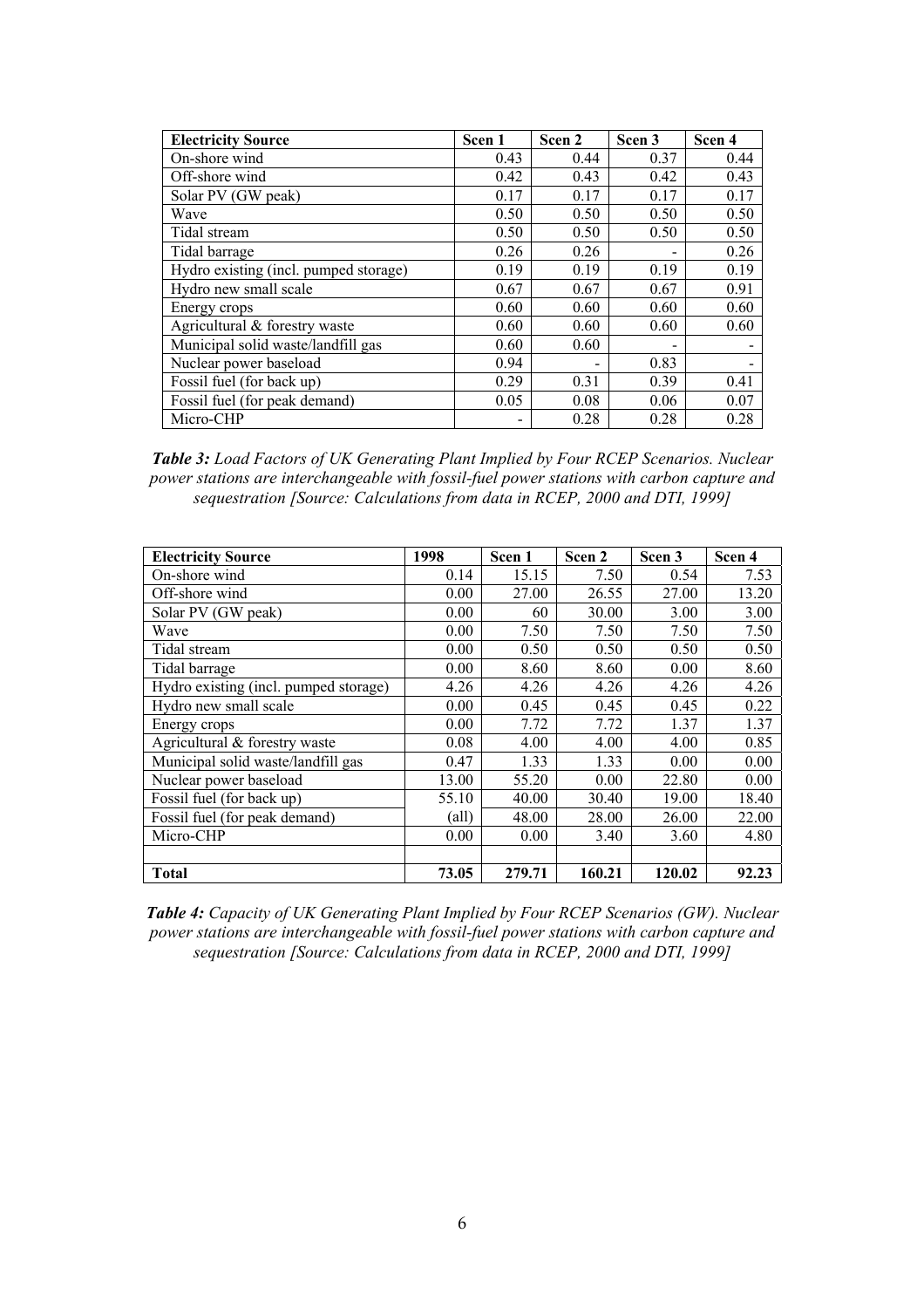#### **4 Electricity Generated by Each Technology**

Using the data in Tables 2 to 4, it is now possible to determine how much electricity generation will be required from each technology under each scenario. Data for generation in TWh are presented in Table 5.

| <b>Source</b>                         | 1998         | Scen 1   | Scen 2   | Scen <sub>3</sub> | Scen 4 |
|---------------------------------------|--------------|----------|----------|-------------------|--------|
| On-shore wind                         | 0.89         | 56.94    | 28.91    | 1.75              | 28.91  |
| Off-shore wind                        | $\theta$     | 99.86    | 99.86    | 99.86             | 49.93  |
| Solar PV                              | $\theta$     | 87.60    | 43.80    | 4.38              | 4.38   |
| Wave                                  | $\theta$     | 32.85    | 32.85    | 32.85             | 32.85  |
| Tidal stream                          | $\theta$     | 2.19     | 2.19     | 2.19              | 2.19   |
| Tidal barrage                         | $\theta$     | 19.27    | 19.27    | 0.00              | 19.27  |
| Hydro existing (incl. pumped storage) | 6.85         | 6.85     | 6.85     | 6.85              | 6.85   |
| Hydro new small scale                 | $\theta$     | 2.63     | 2.63     | 2.63              | 1.75   |
| Energy crops                          | $\theta$     | 40.56    | 40.56    | 7.18              | 7.18   |
| Agricultural & forestry waste         | 0.32         | 21.02    | 21.02    | 21.02             | 4.47   |
| Municipal solid waste/landfill gas    | 2.92         | 7.01     | 7.01     | $\theta$          | 0      |
| Nuclear power baseload                | 100.14       | 455.52   | $\Omega$ | 166.44            | 0      |
| Fossil fuel (for back up)             | 247.14 (all) | 101.61   | 83.22    | 65.70             | 65.70  |
| Fossil fuel (for peak demand)         |              | 20.15    | 20.15    | 13.14             | 13.14  |
| Micro-CHP                             | $\theta$     | $\Omega$ | 8.34     | 8.83              | 11.77  |
|                                       |              |          |          |                   |        |
| <b>Total</b>                          | 358.25       | 954.07   | 408.32   | 424.00            | 236.62 |

*Table 5: Electricity Generation Implied by Four RCEP Scenarios (TWh). Nuclear power stations are interchangeable with fossil-fuel power stations with carbon capture and sequestration [Source: Calculations from data in RCEP, 2000 and DTI, 1999]*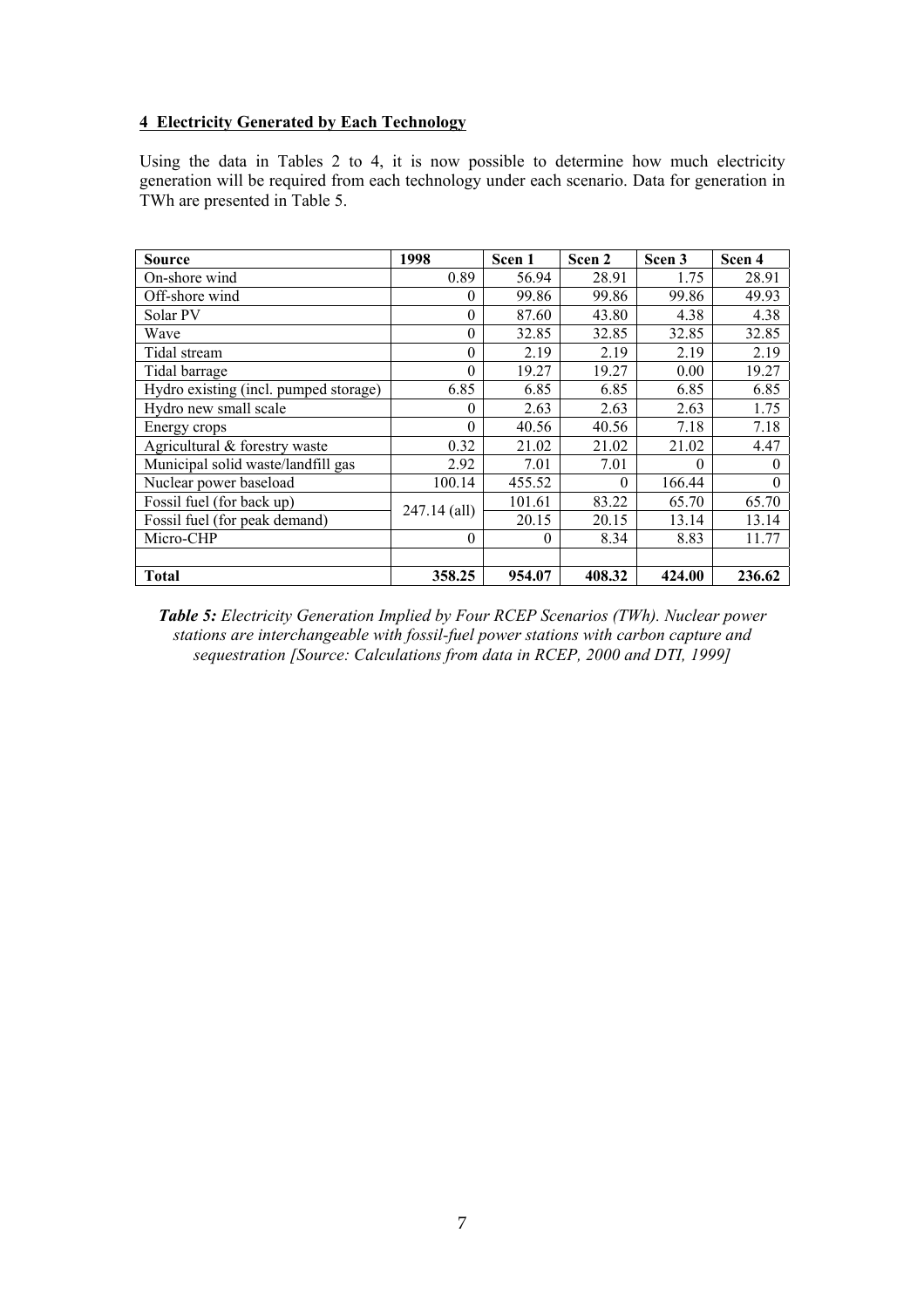#### **5 Relating Electricity Supply to Electricity Demand**

Having established electricity generating plant outputs and capacities from the four RCEP scenarios, it is also important to understand what the scenarios say about electricity demand. As with energy supply, demand figures given in the RCEP report are stated as annual average rates. However, there is sufficient supporting information to be able to extract electricity demand figures from these.

As the RCEP report states, these demand figures were established using simple rules. For scenario 1, it was assumed that demand in 2050 would remain the same as 1998. For scenarios 2 and 3, a 25% reduction from the 1998 level was assumed. For scenario 4, a 33% reduction from the 1998 level was assumed. Electricity supply and demand figures for each scenario in TWh are stated in Table 6.

|                           | 1998   | Scen 1 | Scen 2 | Scen <sub>3</sub> | Scen 4 |
|---------------------------|--------|--------|--------|-------------------|--------|
| <b>Electricity Demand</b> | 280.32 | 280.32 | 210.24 | 210.24            | 183.96 |
| <b>Electricity Supply</b> | 358.25 | 954.07 | 408.32 | 424.00            | 236.62 |
|                           |        |        |        |                   |        |
| <b>Difference</b>         | 77.93  | 673.75 | 198.08 | 213.76            | 52.66  |

*Table 6: Electricity Supply and Demand Implied by Four RCEP Scenarios (TWh). [Source: Calculations from data in RCEP, 2000 and DTI, 1999]* 

These demand figures require some further explanation when they are compared to the figures for electricity supply from Table 3. In some cases, electricity supply is much larger than electricity demand. Some system losses are to be expected. For example, the difference between supply and demand for 1998 can be explained by consumption of electricity within power stations (e.g. for pumped storage) and losses in the transmission and distribution system.

Losses cannot explain the very large differences in the supply and demand figures. The disparity is particularly large for scenario 1. To find out why this is the case, it is necessary to understand the process of supply-demand matching that was undertaken by the RCEP. This process included the following priorities for the use of fossil fuels in each scenario:

- The first priority is transport:
- The second priority is the generation of electricity to provide backup for intermittent renewables and extra power at peak periods;
- The third priority is the provision of high grade heat; and
- The fourth priority for any fossil fuel remaining is the provision of low grade heat.

It is clear from this that a lot of the electricity generated is not consumed as electricity in some scenarios. Instead it is used to make up for shortfalls in fossil fuel availability for high and low-grade heat. The main technology for this is electrically powered heat pumps. In scenario 1, the RCEP states that most of the demand for low grade heat and over a third of the demand for high grade heat are met in this way.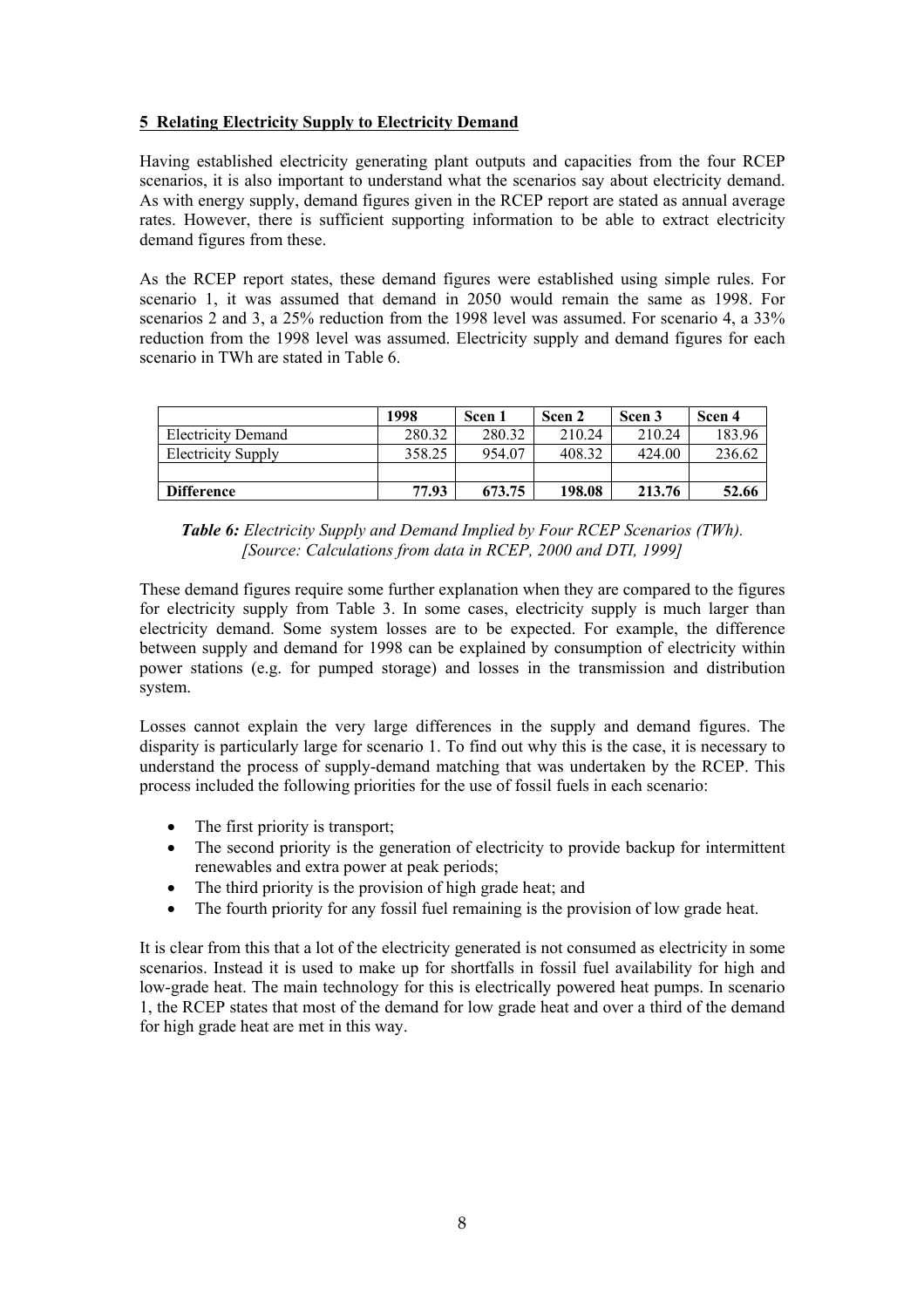#### **6 Conclusions**

This paper has built on the work of the Royal Commission on Environmental Pollution to develop some alternative scenarios for the UK electricity system in 2050. Each scenario is designed to reduce national carbon emissions by 60% from current levels by this date. The paper has established electricity generating plant capacities, load factors and annual outputs for each scenario. It has also compared these outputs with electricity demand figures from the RCEP report.

The analysis has shown that the RCEP scenarios imply a radically different electricity system to the one we have today. In all scenarios, the system is more decentralised with more generating capacity and a greater contribution from renewable energy sources. At the same time, electricity demand has been held at 1998 levels or reduced by up to a third. Some key features of the scenarios include:

- A shift in the role of fossil fuel electricity generation away from baseload or midrange duty, and towards backup for intermittent renewables;
- In two scenarios, a significant expansion of nuclear power (or fossil fuel stations with carbon sequestration);
- Significant action to halt or reverse growth in energy demand, which implies large improvements in energy efficiency;
- In some scenarios, very large mismatches between electricity generation and electricity demand. This is explained by the use of electricity to provide substantial amounts of high and low grade heat; and
- No link between the expanded use of renewables to generate electricity and the production of hydrogen. All hydrogen within the scenarios is produced from fossil fuels.

Having completed this analysis, it is important to consider whether the RCEP scenarios provide a wide enough range of possibilities for the next stage of the Tyndall Centre's assessment of electricity system security in 2050. They do not cover all possible outcomes. This is not feasible using just four scenarios, each of which has to deliver a 60% cut in carbon emissions. Possibilities that are not covered might include greater contributions from micro-CHP. By 2050, a large proportion of households might have these units installed – perhaps ten times the number included in the RCEP scenarios. Similarly, there may be a need to consider a larger contribution from some renewables such as energy crops, wave or tidal power.

For the Tyndall Centre's research on UK electricity system security, the development of scenarios using other combinations of technologies might not be necessary. The RCEP scenarios might include a wide enough range of electricity system futures for 2050 to test the limits of system security. Crucially, they cover possibilities in which the system is still quite centralised (e.g. in scenario 1) and others in which it is almost wholly decentralised (e.g. in scenarios 2 and 4). They also include a range of possibilities for the contribution of intermittent renewables – particularly wind.

The need for additional scenarios will be kept under review as the next phase of research progresses. The next phase will include some detailed modelling work that builds on the four electricity scenarios that have been elaborated in this paper. This modelling will assess the operational security implications of these scenarios on a seasonal, daily and hourly basis. It will be complemented by economic and regulatory analysis to develop regulatory incentives that will support the development of secure sustainable electricity systems.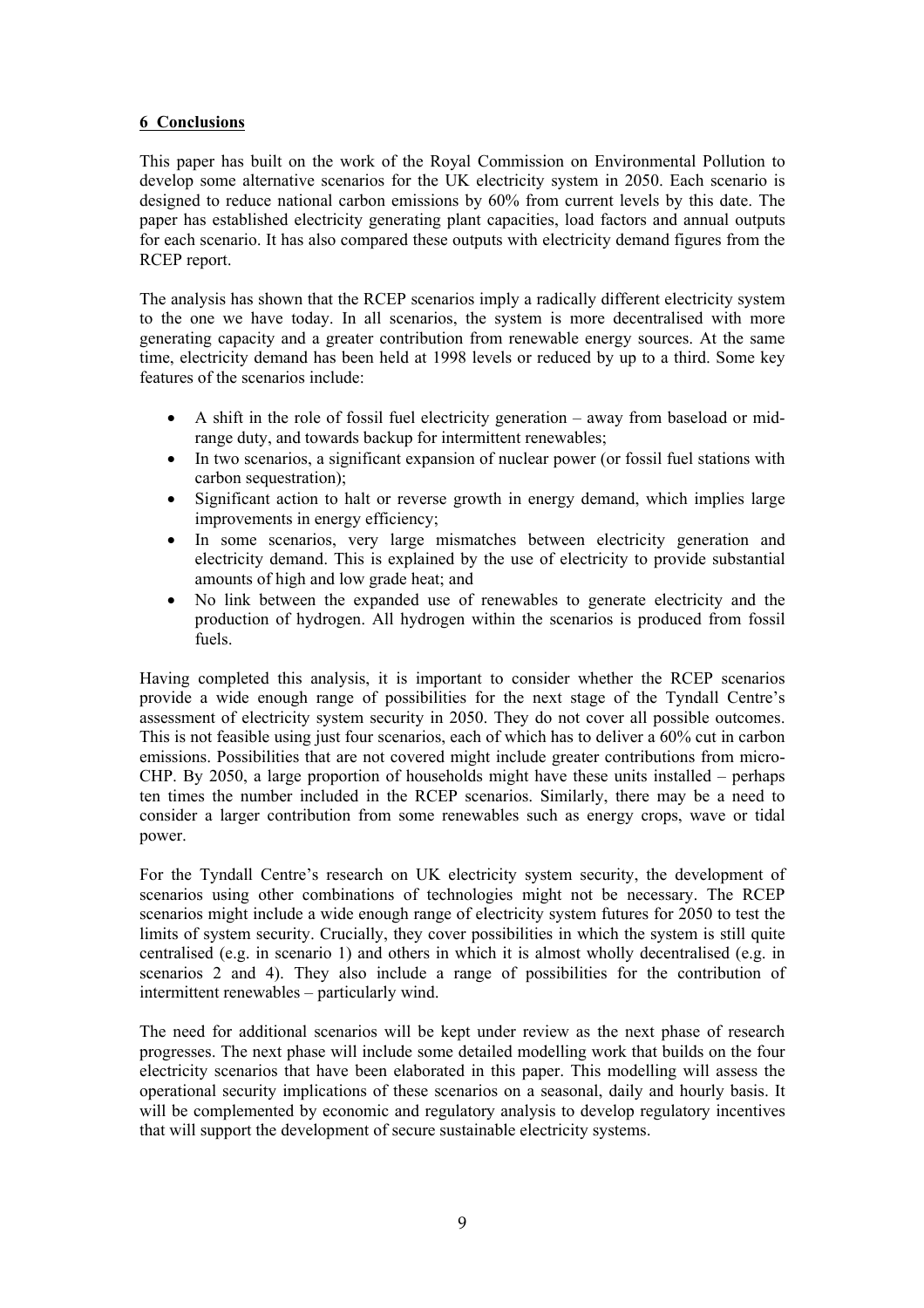#### **Acknowledgements**

This paper was developed as part of Tyndall Centre project T2.24: Security of Decarbonised Electricity Systems. The author would like to thank a number of Tyndall Centre colleagues for their comments on earlier drafts, particularly Dusko Nedic and Kevin Anderson.

#### **References**

- DTI (Department of Trade and Industry) (2003) **Our Energy Future: Creating a Low Carbon Economy** The Stationery Office, London.
- DTI (Department of Trade and Industry) (1999) **Digest of UK Energy Statistics** The Stationery Office, London.
- RCEP (Royal Commission on Environmental Pollution) (2000) **Energy The Changing Climate** RCEP, June.
- Watson,J. (2003) Co-Provision in Sustainable Energy Systems: The Case of Microgeneration **Energy Policy,** Special Issue on System Change, Forthcoming.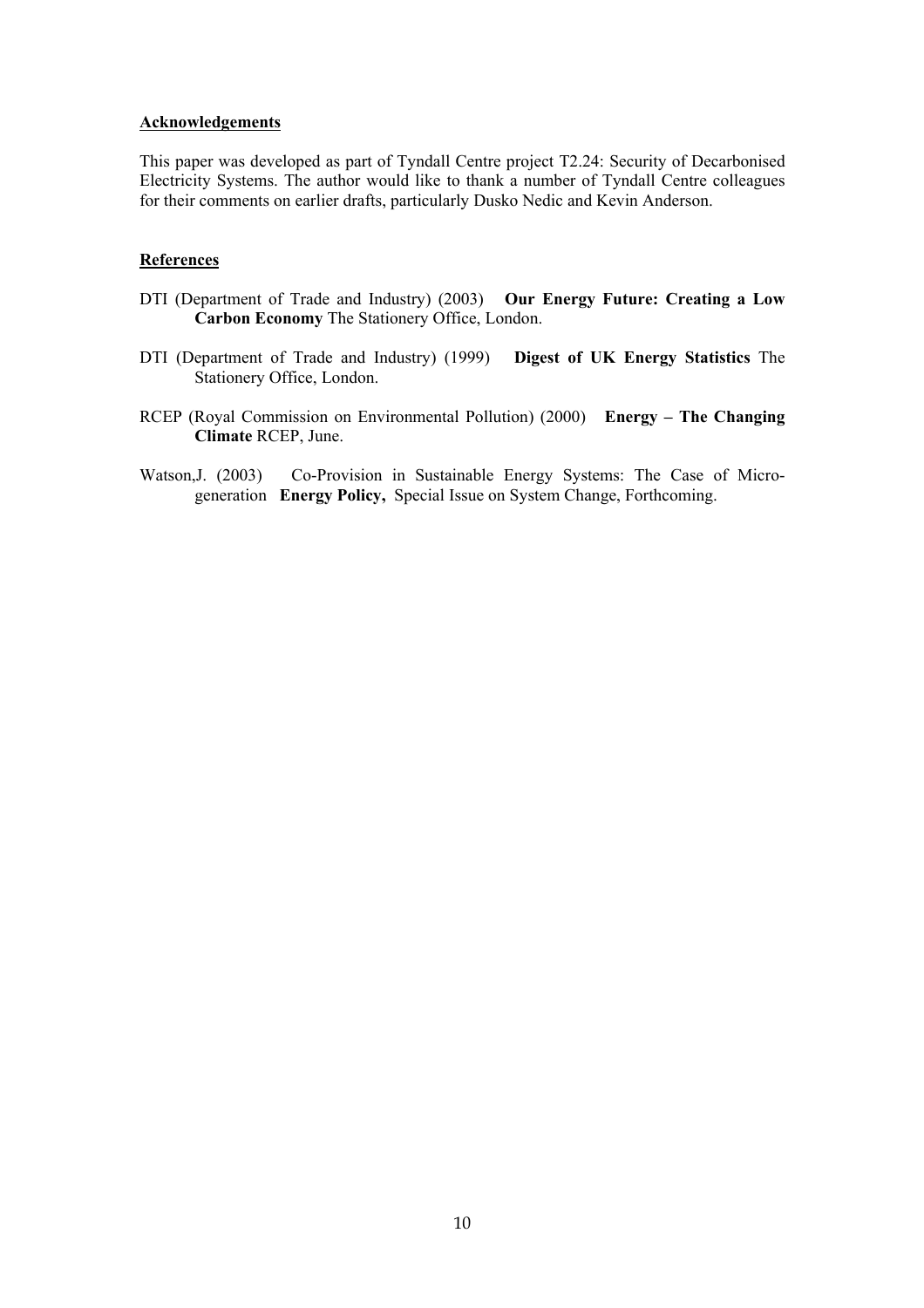## **Tyndall**<sup>°</sup>Centre

for Climate Change Research

The trans-disciplinary Tyndall Centre for Climate Change Research undertakes integrated research into the long-term consequences of climate change for society and into the development of sustainable responses that governments, business-leaders and decision-makers can evaluate and implement. Achieving these objectives brings together UK climate scientists, social scientists, engineers and economists in a unique collaborative research effort.

Research at the Tyndall Centre is organised into four research themes that collectively contribute to all aspects of the climate change issue: Integrating Frameworks; Decarbonising Modern Societies; Adapting to Climate Change; and Sustaining the Coastal Zone. All thematic fields address a clear problem posed to society by climate change, and will generate results to guide the strategic development of climate change mitigation and adaptation policies at local, national and global scales.

The Tyndall Centre is named after the 19th century UK scientist John Tyndall, who was the first to prove the Earth's natural greenhouse effect and suggested that slight changes in atmospheric composition could bring about climate variations. In addition, he was committed to improving the quality of science education and knowledge.

The Tyndall Centre is a partnership of the following institutions:

University of East Anglia UMIST Southampton Oceanography Centre University of Southampton University of Cambridge Centre for Ecology and Hydrology SPRU – Science and Technology Policy Research (University of Sussex) Institute for Transport Studies (University of Leeds) Complex Systems Management Centre (Cranfield University) Energy Research Unit (CLRC Rutherford Appleton Laboratory)

The Centre is core funded by the following organisations: Natural Environmental Research Council (NERC) Economic and Social Research Council (ESRC) Engineering and Physical Sciences Research Council (EPSRC) UK Government Department of Trade and Industry (DTI)

For more information, visit the Tyndall Centre Web site (www.tyndall.ac.uk) or contact: External Communications Manager Tyndall Centre for Climate Change Research University of East Anglia, Norwich NR4 7TJ, UK Phone: +44 (0) 1603 59 3906; Fax: +44 (0) 1603 59 3901 Email: tyndall@uea.ac.uk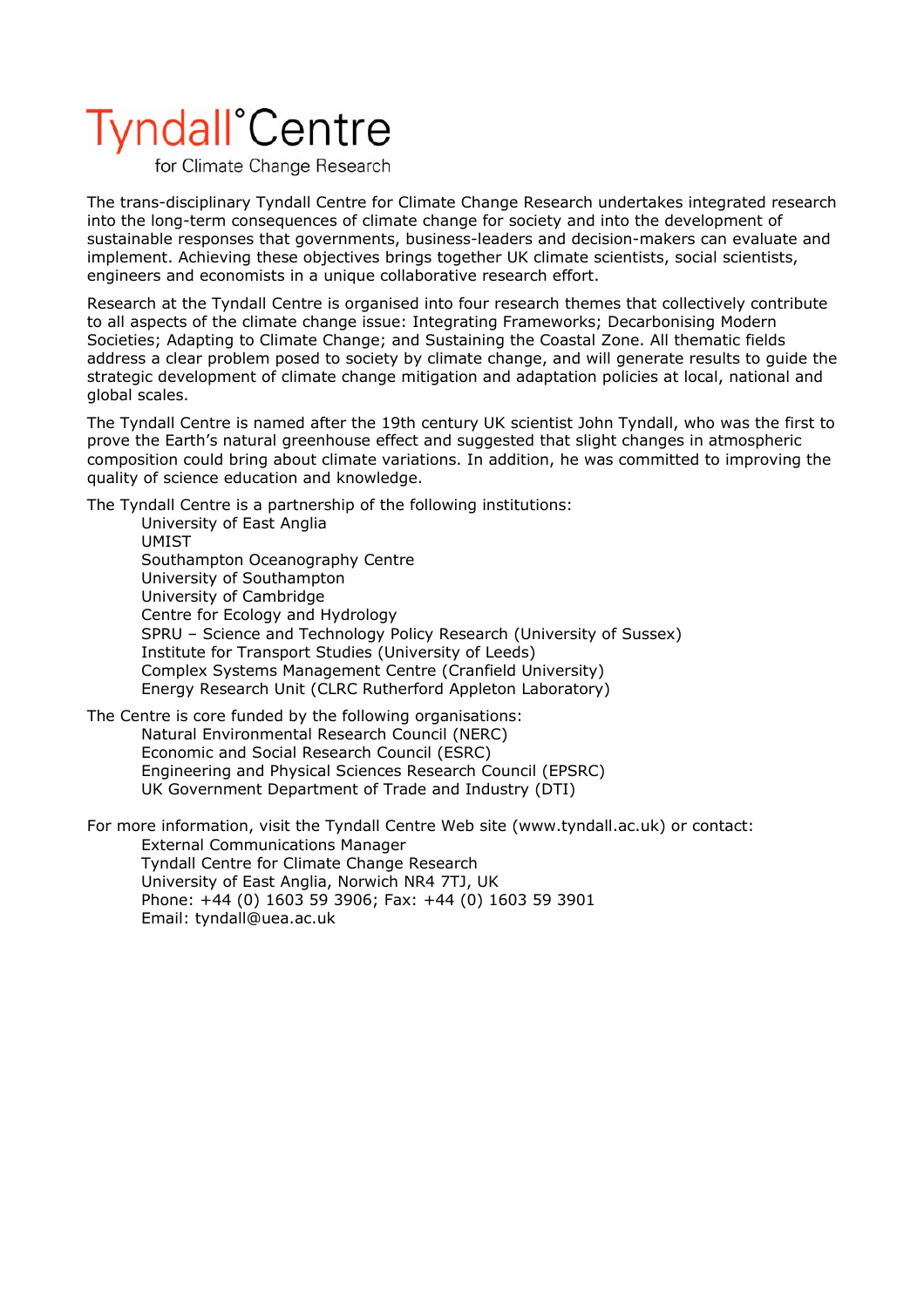### **Tyndall**<sup>°</sup>Centre

for Climate Change Research

#### **Recent Working Papers**

Tyndall Working Papers are available online at http://www.tyndall.ac.uk/publications/working\_papers/working\_papers.shtml

Mitchell, T. and Hulme, M. (2000). **A Country-by-Country Analysis of Past and Future Warming Rates**, Tyndall Centre Working Paper 1.

Hulme, M. (2001). **Integrated Assessment Models**, Tyndall Centre Working Paper 2.

Berkhout, F, Hertin, J. and Jordan, A. J. (2001). **Socio-economic futures in climate change impact assessment: using scenarios as 'learning machines'**, Tyndall Centre Working Paper 3.

Barker, T. and Ekins, P. (2001). **How High are the Costs of Kyoto for the US Economy?**, Tyndall Centre Working Paper 4.

Barnett, J. (2001). **The issue of 'Adverse Effects and the Impacts of Response Measures' in the UNFCCC**, Tyndall Centre Working Paper 5.

Goodess, C.M., Hulme, M. and Osborn, T. (2001). **The identification and evaluation of suitable scenario development methods for the estimation of future probabilities of extreme weather events**, Tyndall Centre Working Paper 6.

Barnett, J. (2001). **Security and Climate Change**, Tyndall Centre Working Paper 7.

Adger, W. N. (2001). **Social Capital and Climate Change**, Tyndall Centre Working Paper 8.

Barnett, J. and Adger, W. N. (2001). **Climate Dangers and Atoll Countries**, Tyndall Centre Working Paper 9.

Gough, C., Taylor, I. and Shackley, S. (2001). **Burying Carbon under the Sea: An Initial Exploration of Public Opinions**, Tyndall Centre Working Paper 10.

Barker, T. (2001). **Representing the Integrated Assessment of Climate Change, Adaptation and Mitigation**, Tyndall Centre Working Paper 11.

Dessai, S., (2001). **The climate regime from The Hague to Marrakech: Saving or sinking the Kyoto Protocol?,** Tyndall Centre Working Paper 12.

Dewick, P., Green K., Miozzo, M., (2002). **Technological Change, Industry Structure and the Environment**, Tyndall Centre Working Paper 13.

Shackley, S. and Gough, C., (2002). **The Use of Integrated Assessment: An Institutional Analysis Perspective**, Tyndall Centre Working Paper 14.

Köhler, J.H., (2002). **Long run technical change in an energy-environmenteconomy (E3) model for an IA system: A model of Kondratiev waves**, Tyndall Centre Working Paper 15.

Adger, W.N., Huq, S., Brown, K., Conway, D. and Hulme, M. (2002). **Adaptation to climate change: Setting the Agenda for Development Policy and Research**, Tyndall Centre Working Paper 16.

Dutton, G., (2002). **Hydrogen Energy Technology**, Tyndall Centre Working Paper 17.

Watson, J. (2002). **The development of large technical systems: implications for hydrogen**, Tyndall Centre Working Paper 18.

Pridmore, A. and Bristow, A., (2002). **The role of hydrogen in powering road transport**, Tyndall Centre Working Paper 19.

Turnpenny, J. (2002). **Reviewing organisational use of scenarios: Case study - evaluating UK energy policy options**, Tyndall Centre Working Paper 20.

Watson, W. J. (2002). **Renewables and CHP Deployment in the UK to 2020**, Tyndall Centre Working Paper 21.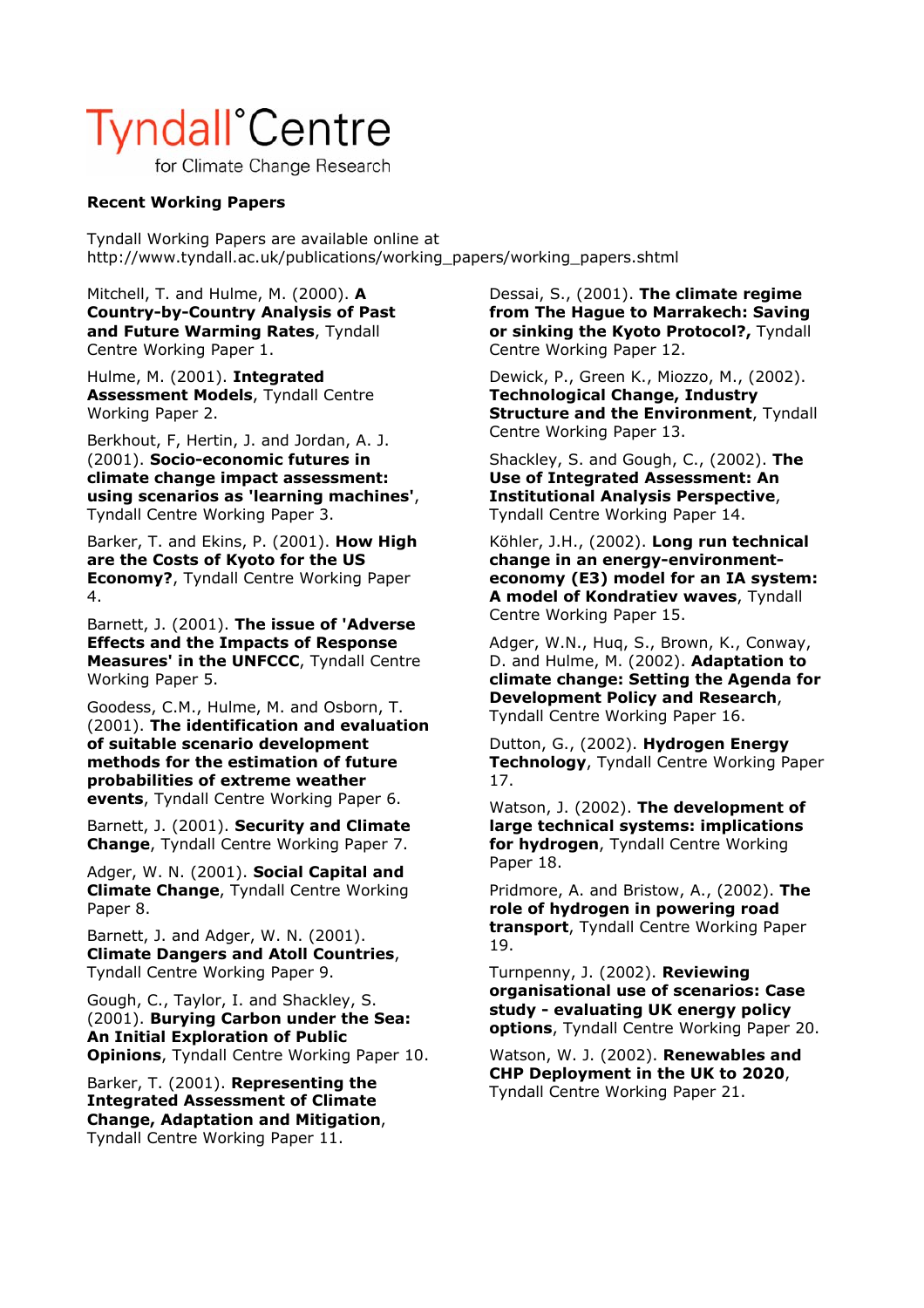### **Tyndall**<sup>°</sup>Centre

for Climate Change Research

Watson, W.J., Hertin, J., Randall, T., Gough, C. (2002). **Renewable Energy and Combined Heat and Power Resources in the UK**, Tyndall Centre Working Paper 22.

Paavola, J. and Adger, W.N. (2002). **Justice and adaptation to climate change**, Tyndall Centre Working Paper 23.

Xueguang Wu, Jenkins, N. and Strbac, G. (2002). **Impact of Integrating Renewables and CHP into the UK Transmission Network**, Tyndall Centre Working Paper 24

Xueguang Wu, Mutale, J., Jenkins, N. and Strbac, G. (2003). **An investigation of Network Splitting for Fault Level Reduction**, Tyndall Centre Working Paper 25

Brooks, N. and Adger W.N. (2003). **Country level risk measures of climate-related natural disasters and implications for adaptation to climate change**, Tyndall Centre Working Paper 26

Tompkins, E.L. and Adger, W.N. (2003). **Building resilience to climate change through adaptive management of natural resources**, Tyndall Centre Working Paper 27

Dessai, S., Adger, W.N., Hulme, M., Köhler, J.H., Turnpenny, J. and Warren, R. (2003). **Defining and experiencing dangerous climate change**, Tyndall Centre Working Paper 28

Brown, K. and Corbera, E. (2003). **A Multi-Criteria Assessment Framework for Carbon-Mitigation Projects: Putting "development" in the centre of decision-making**, Tyndall Centre Working Paper 29

Hulme, M. (2003). **Abrupt climate change: can society cope?**, Tyndall Centre Working Paper 30

Turnpenny, J., Haxeltine A. and O'Riordan, T. (2003). **A scoping study of UK user needs for managing climate futures. Part 1 of the pilot-phase interactive integrated assessment process (Aurion Project)**, Tyndall Centre Working Paper 31

Xueguang Wu, Jenkins, N. and Strbac, G. (2003). **Integrating Renewables and CHP into the UK Electricity System: Investigation of the impact of network faults on the stability of large offshore wind farms**, Tyndall Centre Working Paper 32

Pridmore, A., Bristow, A.L., May, A. D. and Tight, M.R. (2003). **Climate Change, Impacts, Future Scenarios and the Role of Transport**, Tyndall Centre Working Paper 33

Dessai, S., Hulme, M (2003). **Does climate policy need probabilities?,** Tyndall Centre Working Paper 34

Tompkins, E. L. and Hurlston, L. (2003). **Report to the Cayman Islands' Government. Adaptation lessons learned from responding to tropical cyclones by the Cayman Islands' Government, 1988 – 2002,** Tyndall Centre Working Paper 35

Kröger, K. Fergusson, M. and Skinner, I. (2003). **Critical Issues in Decarbonising Transport: The Role of Technologies,**  Tyndall Centre Working Paper 36

Ingham, A. and Ulph, A. (2003) **Uncertainty, Irreversibility, Precaution and the Social Cost of Carbon,** Tyndall Centre Working Paper 37

Brooks, N. (2003). **Vulnerability, risk and adaptation: a conceptual framework**, Tyndall Centre Working Paper 38

Tompkins, E.L. and Adger, W.N. (2003). **Defining response capacity to enhance climate change policy**, Tyndall Centre Working Paper 39

Klein, R.J.T., Lisa Schipper, E. and Dessai, S. (2003), **Integrating mitigation and adaptation into climate and development policy: three research questions**, Tyndall Centre Working Paper 40